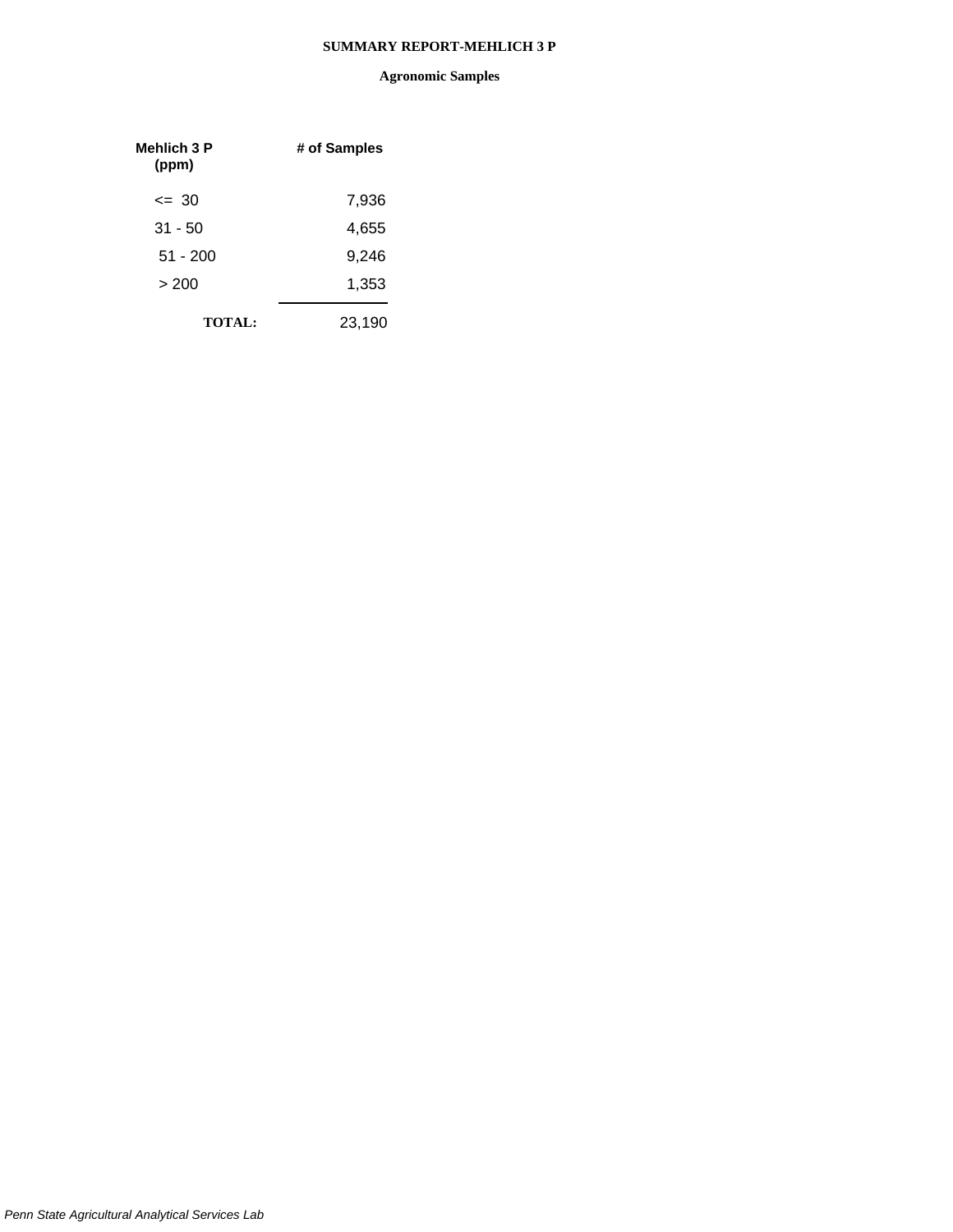#### **BY COUNTY**

| County           | <b>Total Samples</b> |                          | <b>Mehlich 3 P</b><br>(ppm) | # of Samples             |
|------------------|----------------------|--------------------------|-----------------------------|--------------------------|
| <b>ADAMS</b>     | 125                  |                          |                             |                          |
|                  |                      | $\mathbf{1}$             | $= 30$                      | 36                       |
|                  |                      | $\overline{2}$           | $31 - 50$                   | 27                       |
|                  |                      | 3                        | $51 - 200$                  | 55                       |
|                  |                      | $\overline{4}$           | > 200                       | $\overline{7}$           |
| <b>ALLEGHENY</b> | 203                  |                          |                             |                          |
|                  |                      | $\mathbf{1}$             | $\leq$ 30                   | 127                      |
|                  |                      | $\overline{2}$           | $31 - 50$                   | 36                       |
|                  |                      | 3                        | $51 - 200$                  | 32                       |
|                  |                      | $\overline{\mathcal{A}}$ | > 200                       | 8                        |
| <b>ARMSTRONG</b> | 205                  |                          |                             |                          |
|                  |                      | $\mathbf{1}$             | $\leq$ 30                   | 98                       |
|                  |                      | $\overline{2}$           | $31 - 50$                   | 33                       |
|                  |                      | 3                        | $51 - 200$                  | 70                       |
|                  |                      | $\overline{\mathcal{A}}$ | > 200                       | $\overline{\mathcal{A}}$ |
| <b>BEAVER</b>    | 158                  |                          |                             |                          |
|                  |                      | $\mathbf{1}$             | $= 30$                      | 60                       |
|                  |                      | $\overline{2}$           | $31 - 50$                   | 44                       |
|                  |                      | 3                        | $51 - 200$                  | 51                       |
|                  |                      | 4                        | > 200                       | 3                        |
| <b>BEDFORD</b>   | 363                  |                          |                             |                          |
|                  |                      | $\mathbf{1}$             | $= 30$                      | 111                      |
|                  |                      | $\overline{2}$           | $31 - 50$                   | 91                       |
|                  |                      | 3                        | $51 - 200$                  | 150                      |
|                  |                      | 4                        | > 200                       | 11                       |
| <b>BERKS</b>     | 522                  |                          |                             |                          |
|                  |                      | $\mathbf{1}$             | $\leq$ 30                   | 118                      |
|                  |                      | $\overline{2}$           | $31 - 50$                   | 91                       |
|                  |                      | 3                        | $51 - 200$                  | 252                      |
|                  |                      | $\overline{\mathcal{A}}$ | > 200                       | 61                       |
| <b>BLAIR</b>     | 414                  |                          |                             |                          |
|                  |                      | $\mathbf{1}$             | $= 30$                      | 132                      |
|                  |                      | $\overline{2}$           | $31 - 50$                   | 97                       |
|                  |                      | 3                        | $51 - 200$                  | 175                      |
|                  |                      | $\overline{4}$           | > 200                       | 10                       |
| <b>BRADFORD</b>  | 1,468                |                          |                             |                          |
|                  |                      | $\mathbf 1$              | $= 30$                      | 450                      |
|                  |                      | $\overline{2}$           | $31 - 50$                   | 329                      |
|                  |                      | 3                        | $51 - 200$                  | 635                      |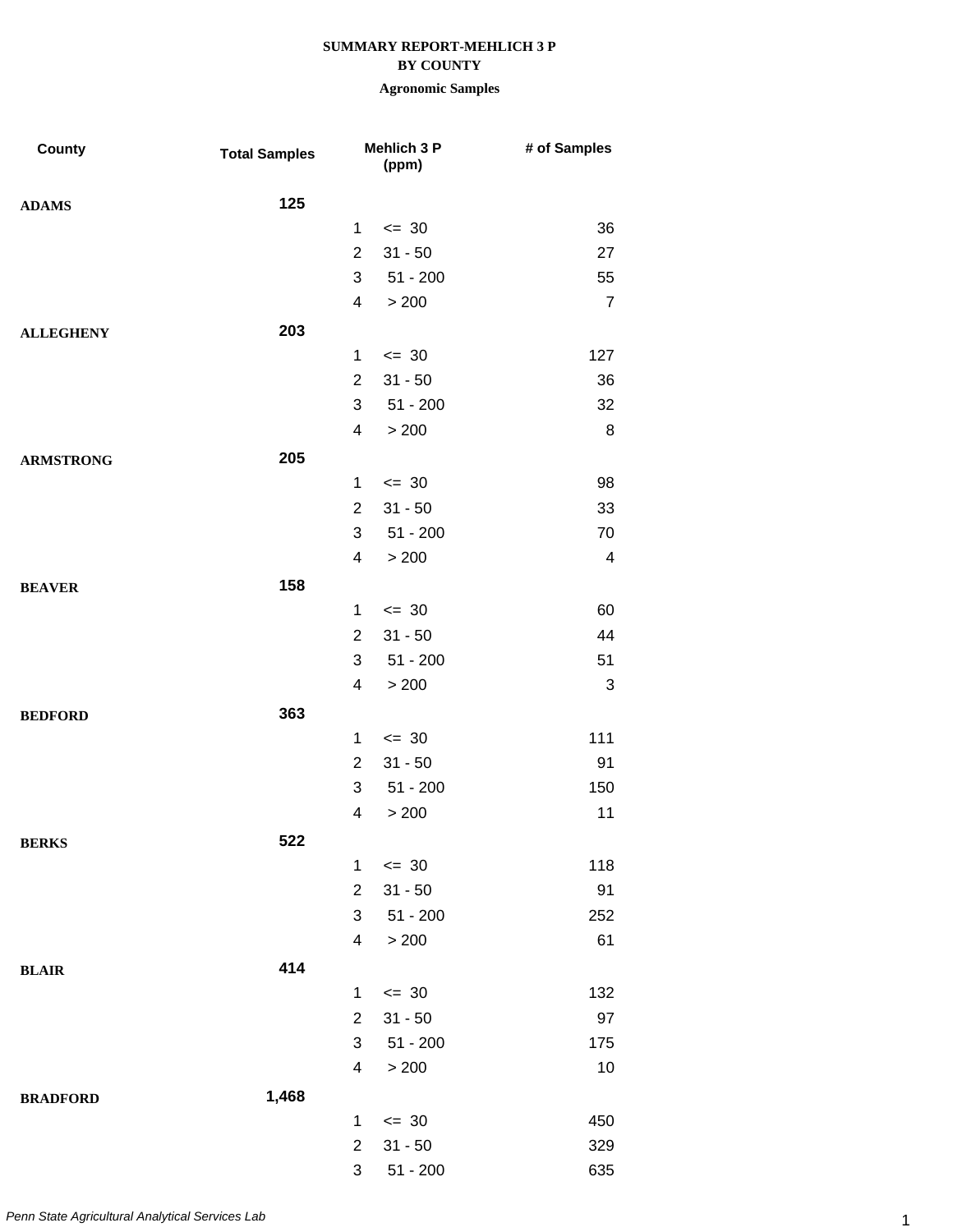### **BY COUNTY**

| County         | <b>Total Samples</b> |                | <b>Mehlich 3 P</b><br>(ppm) | # of Samples   |
|----------------|----------------------|----------------|-----------------------------|----------------|
|                |                      | 4              | > 200                       | 54             |
| <b>BUCKS</b>   | 202                  |                |                             |                |
|                |                      | 1              | $= 30$                      | 77             |
|                |                      | $\overline{2}$ | $31 - 50$                   | 50             |
|                |                      | 3              | $51 - 200$                  | 68             |
|                |                      | 4              | > 200                       | $\overline{7}$ |
| <b>BUTLER</b>  | 882                  |                |                             |                |
|                |                      | $\mathbf{1}$   | $\leq$ 30                   | 400            |
|                |                      | $\overline{2}$ | $31 - 50$                   | 197            |
|                |                      | 3              | $51 - 200$                  | 283            |
|                |                      | 4              | > 200                       | $\overline{2}$ |
| <b>CAMBRIA</b> | 226                  |                |                             |                |
|                |                      | $\mathbf 1$    | $\leq$ 30                   | 92             |
|                |                      | $\overline{2}$ | $31 - 50$                   | 47             |
|                |                      | 3              | $51 - 200$                  | 86             |
|                |                      | $\overline{4}$ | > 200                       | $\mathbf 1$    |
| <b>CAMERON</b> | 30                   |                |                             |                |
|                |                      | 1              | $= 30$                      | 11             |
|                |                      | $\overline{2}$ | $31 - 50$                   | $\mathbf 1$    |
|                |                      | 3              | $51 - 200$                  | 17             |
|                |                      | 4              | > 200                       | $\mathbf{1}$   |
| <b>CARBON</b>  | 17                   |                |                             |                |
|                |                      | $\mathbf 1$    | $\leq$ 30                   | 4              |
|                |                      | $\overline{2}$ | $31 - 50$                   | 4              |
|                |                      | 3              | $51 - 200$                  | 9              |
| <b>CENTRE</b>  | 2,496                |                |                             |                |
|                |                      | 1              | $\leq$ 30                   | 776            |
|                |                      | $\overline{2}$ | $31 - 50$                   | 559            |
|                |                      | 3              | $51 - 200$                  | 995            |
|                |                      | 4              | > 200                       | 166            |
| <b>CHESTER</b> | 215                  |                |                             |                |
|                |                      | $\mathbf 1$    | $\leq$ 30                   | 117            |
|                |                      | $\overline{2}$ | $31 - 50$                   | 34             |
|                |                      | 3              | $51 - 200$                  | 55             |
|                |                      | $\overline{4}$ | > 200                       | $9\,$          |
| <b>CLARION</b> | 223                  |                |                             |                |
|                |                      | 1              | $\leq$ 30                   | 171            |
|                |                      | $\overline{2}$ | $31 - 50$                   | 29             |
|                |                      | 3              | $51 - 200$                  | 21             |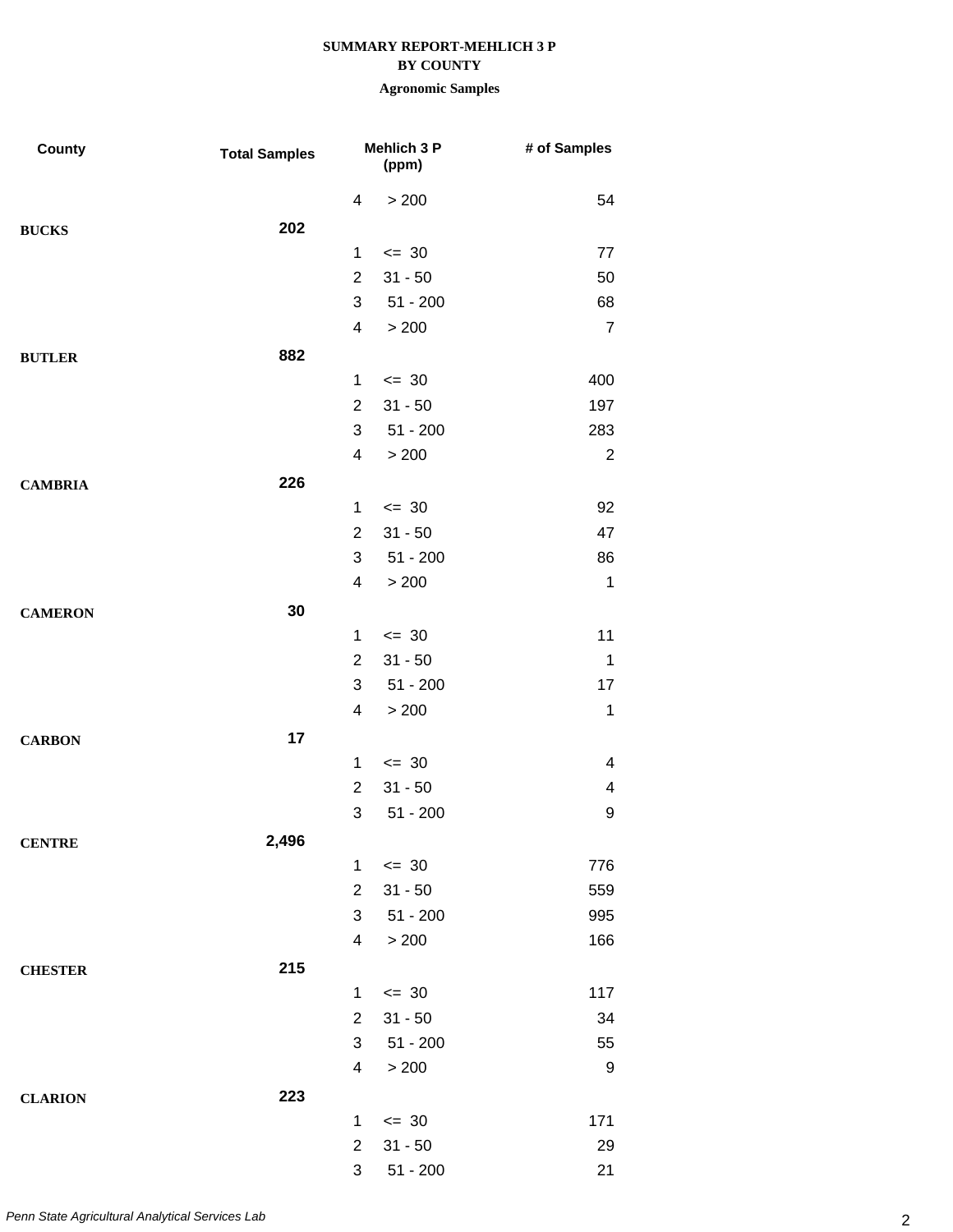### **BY COUNTY**

| County            | <b>Total Samples</b> |                          | <b>Mehlich 3 P</b><br>(ppm) | # of Samples   |
|-------------------|----------------------|--------------------------|-----------------------------|----------------|
|                   |                      | 4                        | > 200                       | $\overline{2}$ |
| <b>CLEARFIELD</b> | 391                  |                          |                             |                |
|                   |                      | 1                        | $= 30$                      | 192            |
|                   |                      | $\overline{2}$           | $31 - 50$                   | 80             |
|                   |                      | 3                        | $51 - 200$                  | 104            |
|                   |                      | 4                        | > 200                       | 15             |
| <b>CLINTON</b>    | 246                  |                          |                             |                |
|                   |                      | 1                        | $\leq$ 30                   | 51             |
|                   |                      | $\overline{2}$           | $31 - 50$                   | 51             |
|                   |                      | 3                        | $51 - 200$                  | 127            |
|                   |                      | 4                        | > 200                       | 17             |
| <b>COLUMBIA</b>   | 681                  |                          |                             |                |
|                   |                      | 1                        | $\leq$ 30                   | 140            |
|                   |                      | $\overline{2}$           | $31 - 50$                   | 143            |
|                   |                      | 3                        | $51 - 200$                  | 323            |
|                   |                      | 4                        | > 200                       | 75             |
| <b>CRAWFORD</b>   | 541                  |                          |                             |                |
|                   |                      | 1                        | $\leq$ 30                   | 267            |
|                   |                      | $\overline{2}$           | $31 - 50$                   | 112            |
|                   |                      | 3                        | $51 - 200$                  | 151            |
|                   |                      | 4                        | > 200                       | 11             |
| <b>CUMBERLAND</b> | 348                  |                          |                             |                |
|                   |                      | $\mathbf{1}$             | $\leq$ 30                   | 88             |
|                   |                      | $\overline{2}$           | $31 - 50$                   | 43             |
|                   |                      | 3                        | $51 - 200$                  | 185            |
|                   |                      |                          | 4 > 200                     | 32             |
| <b>DAUPHIN</b>    | 328                  |                          |                             |                |
|                   |                      | $\mathbf{1}$             | $\leq$ 30                   | 55             |
|                   |                      | $\overline{2}$           | $31 - 50$                   | 61             |
|                   |                      | 3                        | $51 - 200$                  | 186            |
|                   |                      | $\overline{\mathcal{A}}$ | > 200                       | 26             |
| <b>DELAWARE</b>   | 40                   |                          |                             |                |
|                   |                      | 1                        | $\leq$ 30                   | 19             |
|                   |                      | $\overline{2}$           | $31 - 50$                   | $\overline{7}$ |
|                   |                      | 3                        | $51 - 200$                  | 14             |
| <b>ELK</b>        | 72                   |                          |                             |                |
|                   |                      | $\mathbf 1$              | $\leq$ 30                   | 40             |
|                   |                      | $\overline{2}$           | $31 - 50$                   | 22             |
|                   |                      | 3                        | $51 - 200$                  | 10             |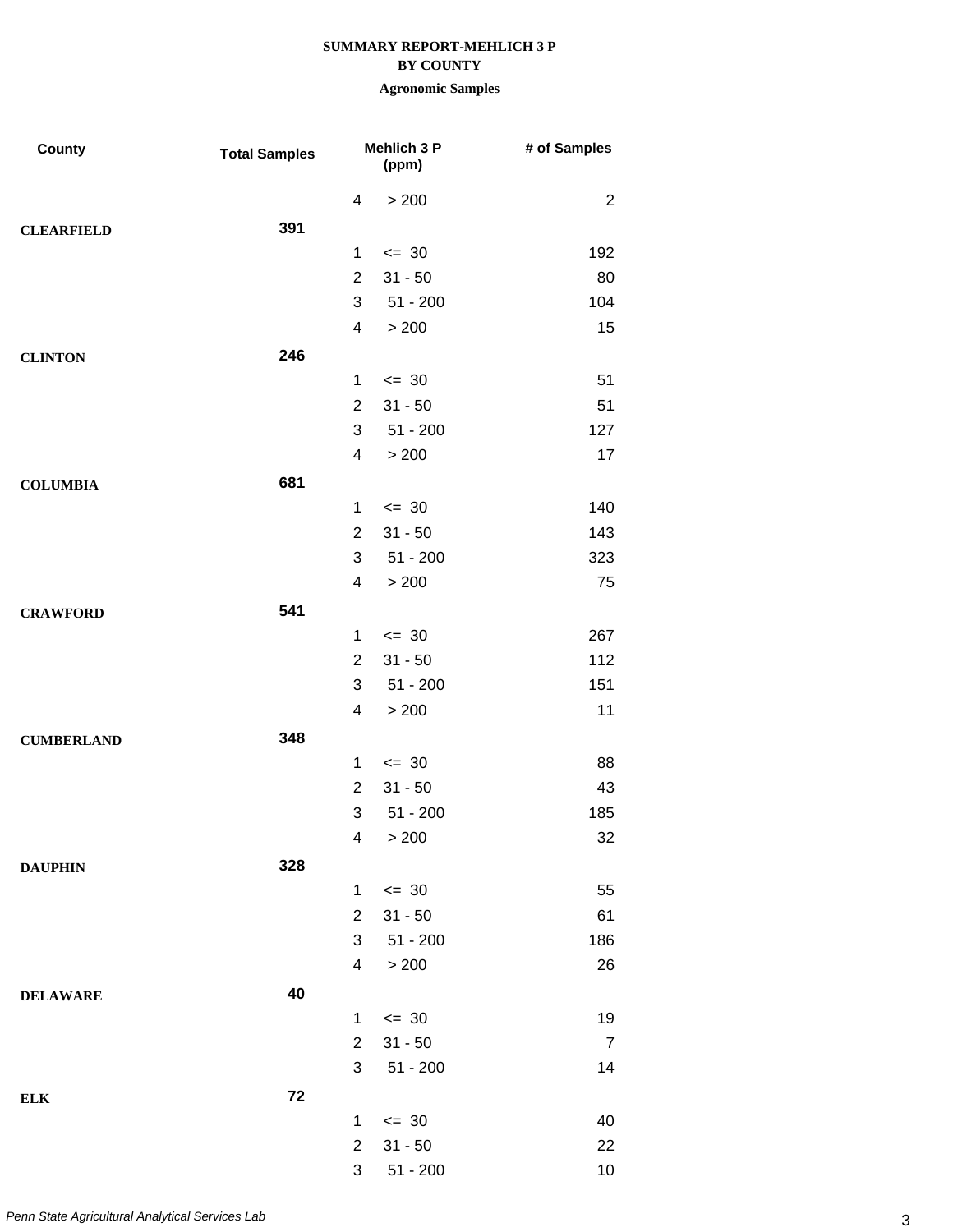## **BY COUNTY**

| County            | <b>Total Samples</b> |                | Mehlich 3 P<br>(ppm) | # of Samples |
|-------------------|----------------------|----------------|----------------------|--------------|
| <b>ERIE</b>       | 379                  |                |                      |              |
|                   |                      | $\mathbf{1}$   | $= 30$               | 212          |
|                   |                      | $\overline{2}$ | $31 - 50$            | 64           |
|                   |                      | 3              | $51 - 200$           | 89           |
|                   |                      | 4              | > 200                | 14           |
| <b>FAYETTE</b>    | 275                  |                |                      |              |
|                   |                      | $\mathbf{1}$   | $\leq$ 30            | 144          |
|                   |                      | $\overline{2}$ | $31 - 50$            | 55           |
|                   |                      | 3              | $51 - 200$           | 65           |
|                   |                      | 4              | > 200                | 11           |
| <b>FOREST</b>     | 71                   |                |                      |              |
|                   |                      | $\mathbf{1}$   | $\leq$ 30            | 38           |
|                   |                      | $\overline{2}$ | $31 - 50$            | 16           |
|                   |                      | 3              | $51 - 200$           | 14           |
|                   |                      | 4              | > 200                | 3            |
| <b>FRANKLIN</b>   | 464                  |                |                      |              |
|                   |                      | $\mathbf{1}$   | $\leq$ 30            | 80           |
|                   |                      | $\overline{2}$ | $31 - 50$            | 83           |
|                   |                      | 3              | $51 - 200$           | 278          |
|                   |                      | 4              | > 200                | 23           |
| <b>FULTON</b>     | 306                  |                |                      |              |
|                   |                      | $\mathbf 1$    | $\leq$ 30            | 71           |
|                   |                      | $\overline{2}$ | $31 - 50$            | 49           |
|                   |                      | 3              | $51 - 200$           | 154          |
|                   |                      | 4              | > 200                | 32           |
| <b>GREENE</b>     | 42                   |                |                      |              |
|                   |                      | $\mathbf{1}$   | $\leq$ 30            | 28           |
|                   |                      | $\overline{2}$ | $31 - 50$            | 10           |
|                   |                      | 3              | $51 - 200$           | 4            |
| <b>HUNTINGDON</b> | 278                  |                |                      |              |
|                   |                      | $\mathbf{1}$   | $\leq$ 30            | 132          |
|                   |                      | $\overline{2}$ | $31 - 50$            | 56           |
|                   |                      | 3              | $51 - 200$           | 82           |
|                   |                      | 4              | > 200                | 8            |
| <b>INDIANA</b>    | 364                  |                |                      |              |
|                   |                      | $\mathbf 1$    | $\leq$ 30            | 216          |
|                   |                      | $\overline{2}$ | $31 - 50$            | 59           |
|                   |                      | 3              | $51 - 200$           | 86           |
|                   |                      | 4              | > 200                | 3            |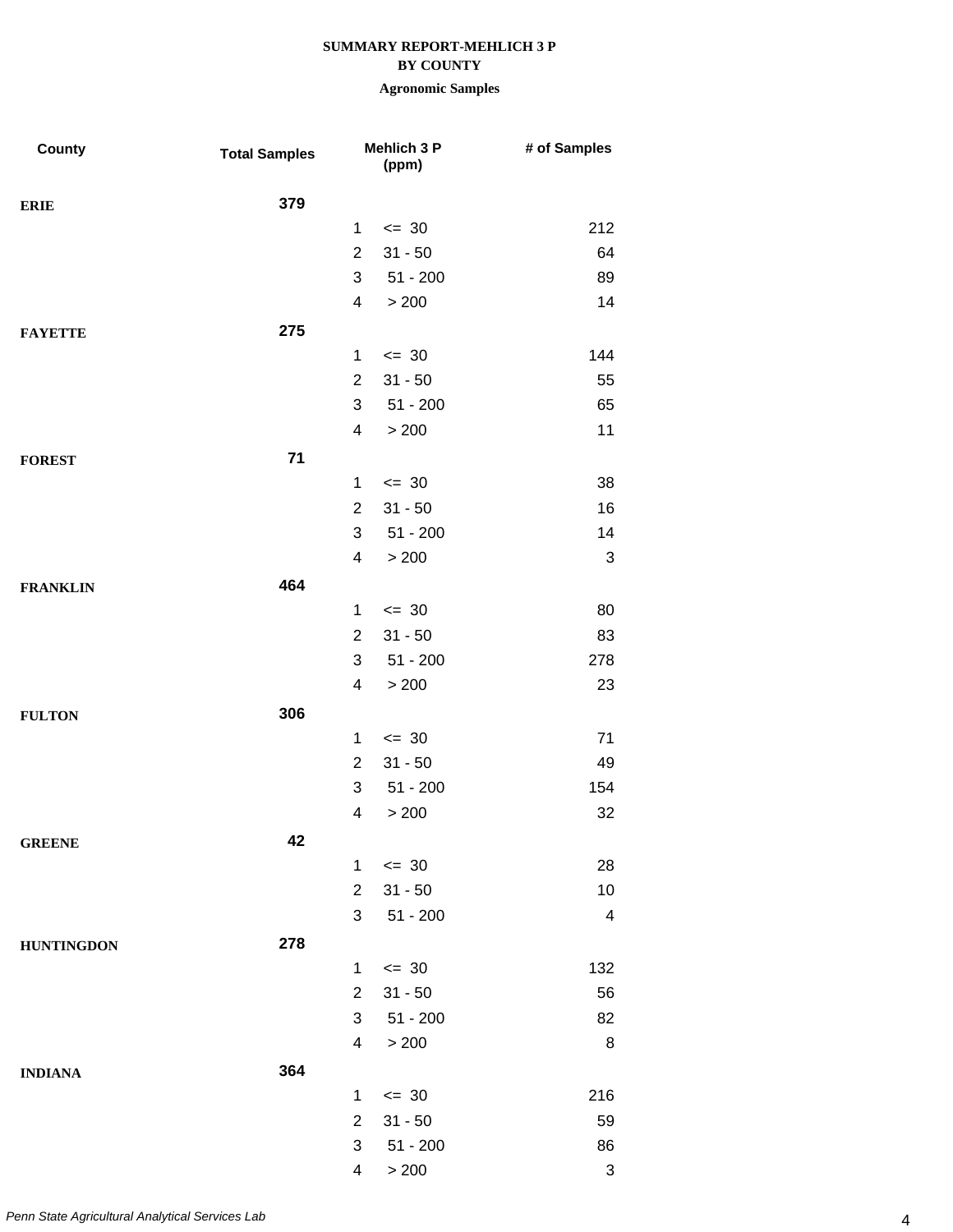## **BY COUNTY**

| <b>County</b>     | <b>Total Samples</b> |                | <b>Mehlich 3 P</b><br>(ppm) | # of Samples   |
|-------------------|----------------------|----------------|-----------------------------|----------------|
| <b>JEFFERSON</b>  | 488                  |                |                             |                |
|                   |                      | $\mathbf{1}$   | $\leq$ 30                   | 329            |
|                   |                      | $\overline{2}$ | $31 - 50$                   | 90             |
|                   |                      | 3              | $51 - 200$                  | 66             |
|                   |                      | $\overline{4}$ | > 200                       | 3              |
| <b>JUNIATA</b>    | 521                  |                |                             |                |
|                   |                      | $\mathbf 1$    | $= 30$                      | 118            |
|                   |                      | $\overline{2}$ | $31 - 50$                   | 93             |
|                   |                      | 3              | $51 - 200$                  | 257            |
|                   |                      | 4              | > 200                       | 53             |
| <b>LACKAWANNA</b> | 241                  |                |                             |                |
|                   |                      | $\mathbf{1}$   | $\leq$ 30                   | 22             |
|                   |                      | $\overline{2}$ | $31 - 50$                   | 38             |
|                   |                      | 3              | $51 - 200$                  | 150            |
|                   |                      | $\overline{4}$ | > 200                       | 31             |
| <b>LANCASTER</b>  | 464                  |                |                             |                |
|                   |                      | $\mathbf{1}$   | $\leq$ 30                   | 101            |
|                   |                      | $\overline{2}$ | $31 - 50$                   | 54             |
|                   |                      | 3              | $51 - 200$                  | 185            |
|                   |                      | $\overline{4}$ | > 200                       | 124            |
| <b>LAWRENCE</b>   | 363                  |                |                             |                |
|                   |                      | 1              | $\leq$ 30                   | 110            |
|                   |                      | $\overline{2}$ | $31 - 50$                   | 102            |
|                   |                      | 3              | $51 - 200$                  | 140            |
|                   |                      | 4              | > 200                       | 11             |
| <b>LEBANON</b>    | 337                  |                |                             |                |
|                   |                      | $\mathbf{1}$   | $= 30$                      | 75             |
|                   |                      | $\overline{2}$ | $31 - 50$                   | 52             |
|                   |                      | 3              | $51 - 200$                  | 187            |
|                   |                      | $\overline{4}$ | > 200                       | 23             |
| <b>LEHIGH</b>     | 121                  |                |                             |                |
|                   |                      | $\mathbf{1}$   | $\leq$ 30                   | 25             |
|                   |                      | $\overline{2}$ | $31 - 50$                   | 22             |
|                   |                      | 3              | $51 - 200$                  | 72             |
|                   |                      | $\overline{4}$ | > 200                       | $\overline{2}$ |
| <b>LUZERNE</b>    | 218                  |                |                             |                |
|                   |                      | 1              | $\leq$ 30                   | 38             |
|                   |                      | $\overline{2}$ | $31 - 50$                   | 45             |
|                   |                      | 3              | $51 - 200$                  | 113            |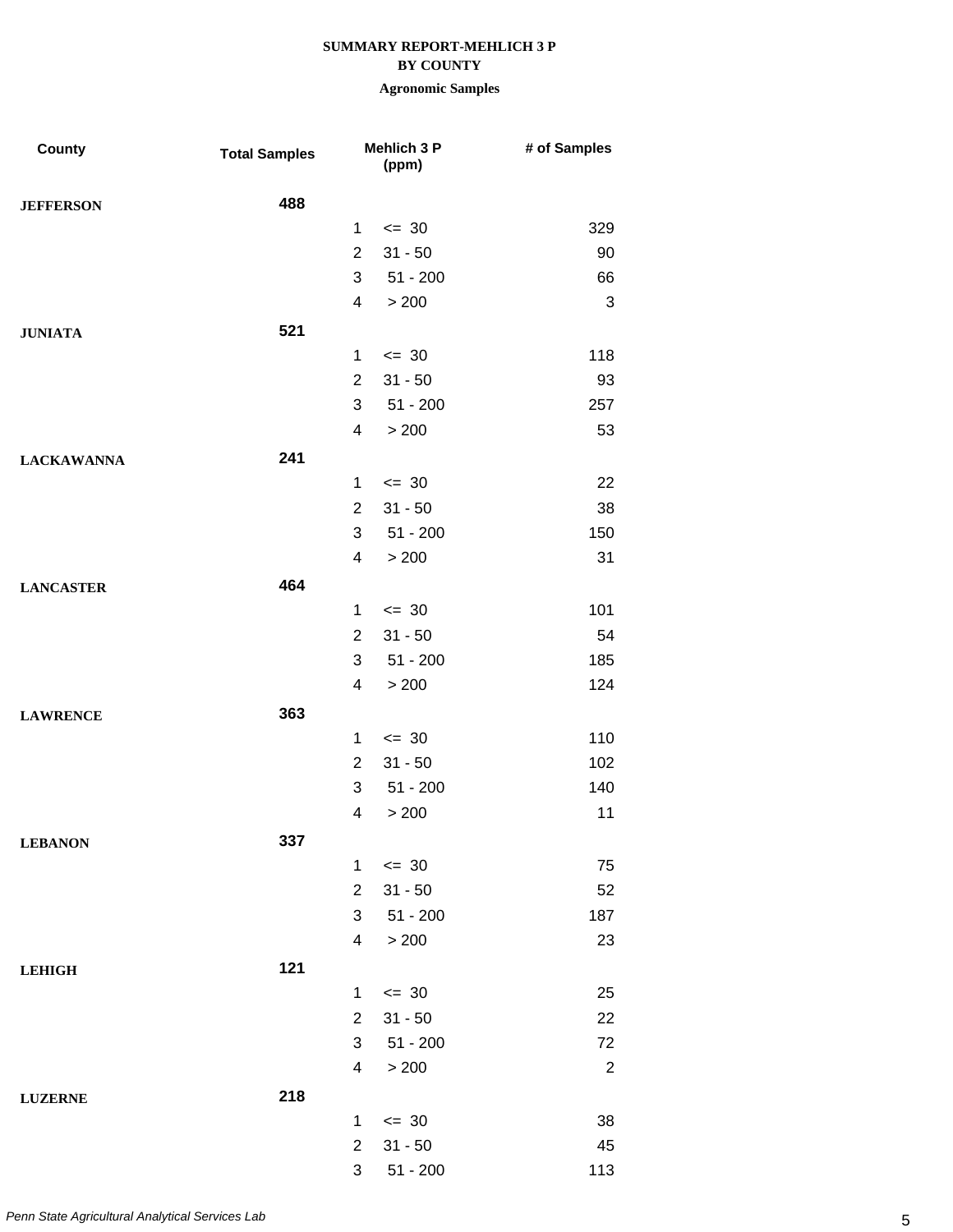#### **BY COUNTY**

| County             | <b>Total Samples</b> |                          | Mehlich 3 P<br>(ppm) | # of Samples            |
|--------------------|----------------------|--------------------------|----------------------|-------------------------|
|                    |                      | 4                        | > 200                | 22                      |
| <b>LYCOMING</b>    | 484                  |                          |                      |                         |
|                    |                      | $\mathbf 1$              | $= 30$               | 115                     |
|                    |                      | $\overline{2}$           | $31 - 50$            | 95                      |
|                    |                      | 3                        | $51 - 200$           | 251                     |
|                    |                      | 4                        | > 200                | 23                      |
| <b>MCKEAN</b>      | 124                  |                          |                      |                         |
|                    |                      | $\mathbf{1}$             | $= 30$               | 67                      |
|                    |                      | $\overline{2}$           | $31 - 50$            | 19                      |
|                    |                      | 3                        | $51 - 200$           | 34                      |
|                    |                      | $\overline{\mathcal{A}}$ | > 200                | $\overline{\mathbf{4}}$ |
| <b>MERCER</b>      | 409                  |                          |                      |                         |
|                    |                      | $\mathbf{1}$             | $= 30$               | 166                     |
|                    |                      | $\overline{2}$           | $31 - 50$            | 101                     |
|                    |                      | 3                        | $51 - 200$           | 134                     |
|                    |                      | 4                        | > 200                | 8                       |
| <b>MIFFLIN</b>     | 59                   |                          |                      |                         |
|                    |                      | $\mathbf{1}$             | $\leq$ 30            | 22                      |
|                    |                      | $\overline{2}$           | $31 - 50$            | 8                       |
|                    |                      | 3                        | $51 - 200$           | 28                      |
|                    |                      | 4                        | > 200                | $\mathbf 1$             |
| <b>MONROE</b>      | 36                   |                          |                      |                         |
|                    |                      | $\mathbf 1$              | $= 30$               | 13                      |
|                    |                      | $\overline{2}$           | $31 - 50$            | 9                       |
|                    |                      | 3                        | $51 - 200$           | 14                      |
| <b>MONTGOMERY</b>  | 305                  |                          |                      |                         |
|                    |                      | $\mathbf{1}$             | $= 30$               | 168                     |
|                    |                      | $\overline{2}$           | $31 - 50$            | 41                      |
|                    |                      | 3                        | $51 - 200$           | 81                      |
|                    |                      | 4                        | > 200                | 15                      |
| <b>MONTOUR</b>     | 237                  |                          |                      |                         |
|                    |                      | $\mathbf{1}$             | $= 30$               | 69                      |
|                    |                      | $\overline{2}$           | $31 - 50$            | 71                      |
|                    |                      | 3                        | $51 - 200$           | 90                      |
|                    |                      | 4                        | > 200                | $\overline{7}$          |
| <b>NORTHAMPTON</b> | 85                   |                          |                      |                         |
|                    |                      | $\mathbf 1$              | $\leq$ 30            | 24                      |
|                    |                      | $\overline{2}$           | $31 - 50$            | 17                      |
|                    |                      | 3                        | $51 - 200$           | 37                      |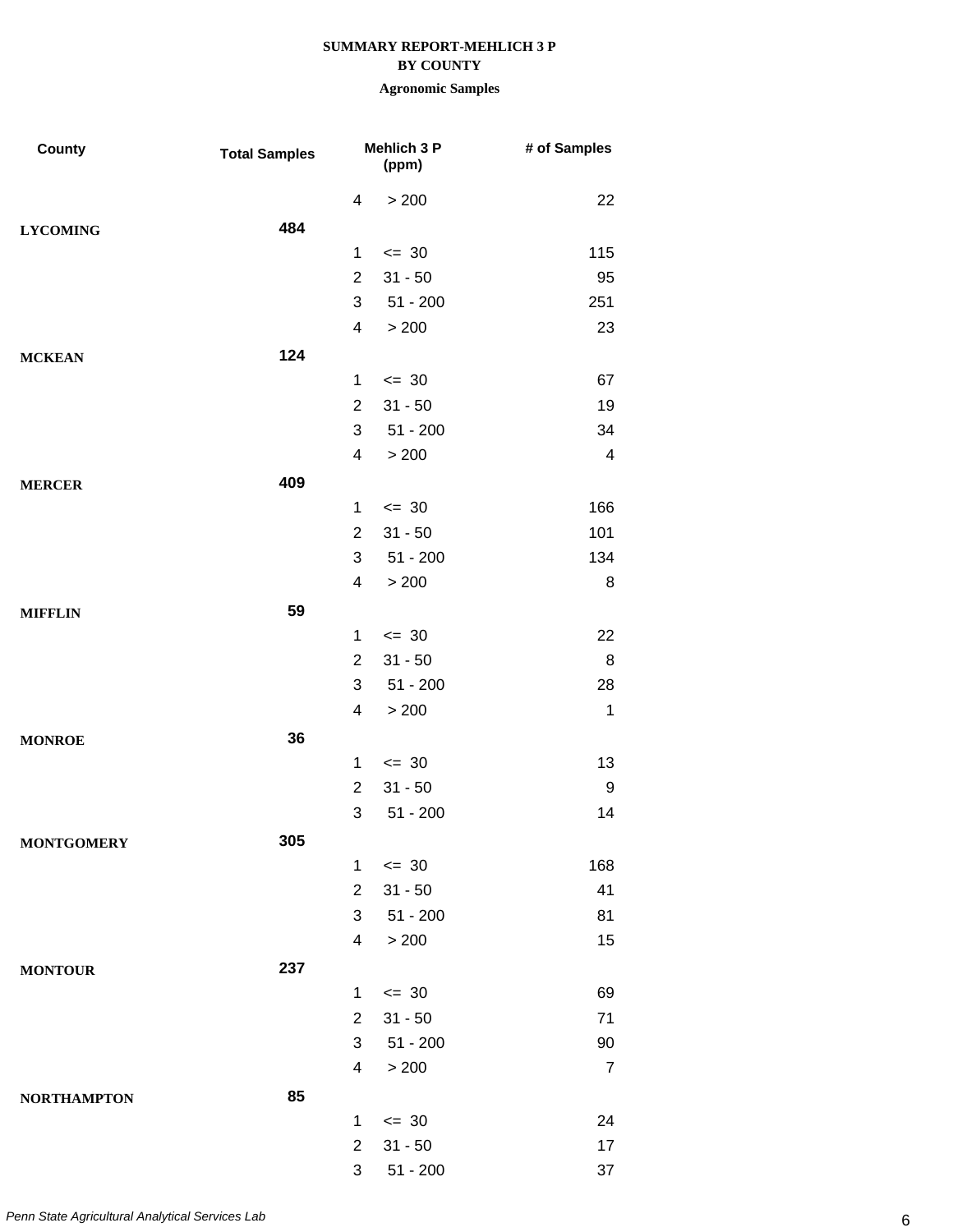### **BY COUNTY**

| County                | <b>Total Samples</b> |                | <b>Mehlich 3 P</b><br>(ppm) | # of Samples              |
|-----------------------|----------------------|----------------|-----------------------------|---------------------------|
|                       |                      | 4              | > 200                       | $\overline{7}$            |
| <b>NORTHUMBERLAND</b> | 775                  |                |                             |                           |
|                       |                      | $\mathbf 1$    | $\leq$ 30                   | 128                       |
|                       |                      | $\overline{2}$ | $31 - 50$                   | 186                       |
|                       |                      | 3              | $51 - 200$                  | 414                       |
|                       |                      | $\overline{4}$ | > 200                       | 47                        |
| <b>PERRY</b>          | 728                  |                |                             |                           |
|                       |                      | $\mathbf{1}$   | $\leq$ 30                   | 145                       |
|                       |                      | $\overline{2}$ | $31 - 50$                   | 146                       |
|                       |                      | 3              | $51 - 200$                  | 396                       |
|                       |                      | $\overline{4}$ | > 200                       | 41                        |
| PHILADELPHIA          | $\overline{7}$       |                |                             |                           |
|                       |                      | $\mathbf{1}$   | $= 30$                      | $\overline{2}$            |
|                       |                      | $\overline{2}$ | $31 - 50$                   | $\ensuremath{\mathsf{3}}$ |
|                       |                      | 3              | $51 - 200$                  | $\overline{2}$            |
| <b>PIKE</b>           | 17                   |                |                             |                           |
|                       |                      | $\mathbf{1}$   | $\leq$ 30                   | $\overline{7}$            |
|                       |                      | $\overline{2}$ | $31 - 50$                   | $\overline{2}$            |
|                       |                      | 3              | $51 - 200$                  | $\overline{7}$            |
|                       |                      | 4              | > 200                       | $\mathbf 1$               |
| <b>POTTER</b>         | 78                   |                |                             |                           |
|                       |                      | $\mathbf 1$    | $= 30$                      | 35                        |
|                       |                      | $\overline{2}$ | $31 - 50$                   | 17                        |
|                       |                      | 3              | $51 - 200$                  | 23                        |
|                       |                      | 4              | > 200                       | $\sqrt{3}$                |
| <b>SCHUYLKILL</b>     | 352                  |                |                             |                           |
|                       |                      | $\mathbf{1}$   | $\leq$ 30                   | 34                        |
|                       |                      | $\overline{2}$ | $31 - 50$                   | 38                        |
|                       |                      | 3              | $51 - 200$                  | 192                       |
|                       |                      | $\overline{4}$ | > 200                       | 88                        |
| <b>SNYDER</b>         | 333                  |                |                             |                           |
|                       |                      | 1              | $\leq$ 30                   | 59                        |
|                       |                      | $\overline{2}$ | $31 - 50$                   | 47                        |
|                       |                      | 3              | $51 - 200$                  | 205                       |
|                       |                      | 4              | > 200                       | 22                        |
| <b>SOMERSET</b>       | 313                  |                |                             |                           |
|                       |                      | $\mathbf 1$    | $\leq$ 30                   | 135                       |
|                       |                      | $\overline{2}$ | $31 - 50$                   | 70                        |
|                       |                      | 3              | $51 - 200$                  | 105                       |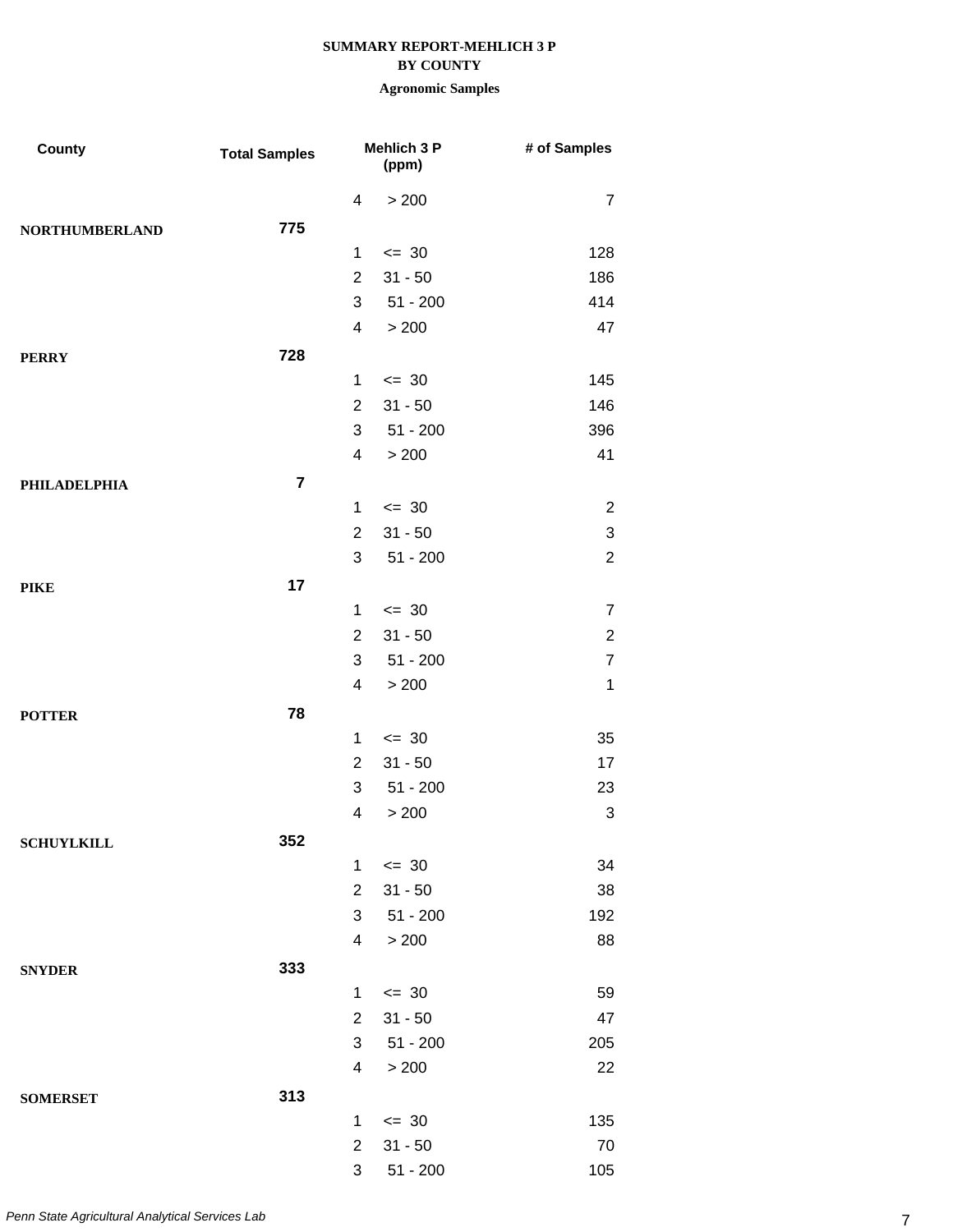### **BY COUNTY**

| <b>County</b>      | <b>Total Samples</b> |                | <b>Mehlich 3 P</b><br>(ppm) | # of Samples   |
|--------------------|----------------------|----------------|-----------------------------|----------------|
|                    |                      | 4              | > 200                       | 3              |
| <b>SULLIVAN</b>    | 72                   |                |                             |                |
|                    |                      | 1              | $\leq$ 30                   | 21             |
|                    |                      | $\overline{2}$ | $31 - 50$                   | 9              |
|                    |                      | 3              | $51 - 200$                  | 41             |
|                    |                      | 4              | > 200                       | $\mathbf 1$    |
| <b>SUSQUEHANNA</b> | 289                  |                |                             |                |
|                    |                      | 1              | $= 30$                      | 142            |
|                    |                      | $\overline{2}$ | $31 - 50$                   | 61             |
|                    |                      | 3              | $51 - 200$                  | 79             |
|                    |                      | 4              | > 200                       | $\overline{7}$ |
| <b>TIOGA</b>       | 488                  |                |                             |                |
|                    |                      | 1              | $= 30$                      | 182            |
|                    |                      | $\overline{2}$ | $31 - 50$                   | 142            |
|                    |                      | 3              | $51 - 200$                  | 154            |
|                    |                      | 4              | > 200                       | $10$           |
| <b>UNION</b>       | 363                  |                |                             |                |
|                    |                      | 1              | $\leq$ 30                   | 60             |
|                    |                      | $\overline{2}$ | $31 - 50$                   | 75             |
|                    |                      | 3              | $51 - 200$                  | 183            |
|                    |                      | 4              | > 200                       | 45             |
| <b>VENANGO</b>     | 180                  |                |                             |                |
|                    |                      | 1              | $= 30$                      | 127            |
|                    |                      | $\overline{2}$ | $31 - 50$                   | 24             |
|                    |                      | 3              | $51 - 200$                  | 28             |
|                    |                      |                | 4 > 200                     | $\overline{1}$ |
| <b>WARREN</b>      | 98                   |                |                             |                |
|                    |                      | $\mathbf{1}$   | $\leq$ 30                   | 43             |
|                    |                      | $\overline{2}$ | $31 - 50$                   | 27             |
|                    |                      | 3              | $51 - 200$                  | 24             |
|                    |                      | 4              | > 200                       | $\overline{4}$ |
| <b>WASHINGTON</b>  | 383                  |                |                             |                |
|                    |                      | $\mathbf{1}$   | $\leq$ 30                   | 243            |
|                    |                      | $\overline{2}$ | $31 - 50$                   | 80             |
|                    |                      | 3              | $51 - 200$                  | 59             |
|                    |                      | 4              | > 200                       | $\mathbf 1$    |
| <b>WAYNE</b>       | 79                   |                |                             |                |
|                    |                      | $\mathbf{1}$   | $\leq$ 30                   | 20             |
|                    |                      | $\overline{2}$ | $31 - 50$                   | 10             |